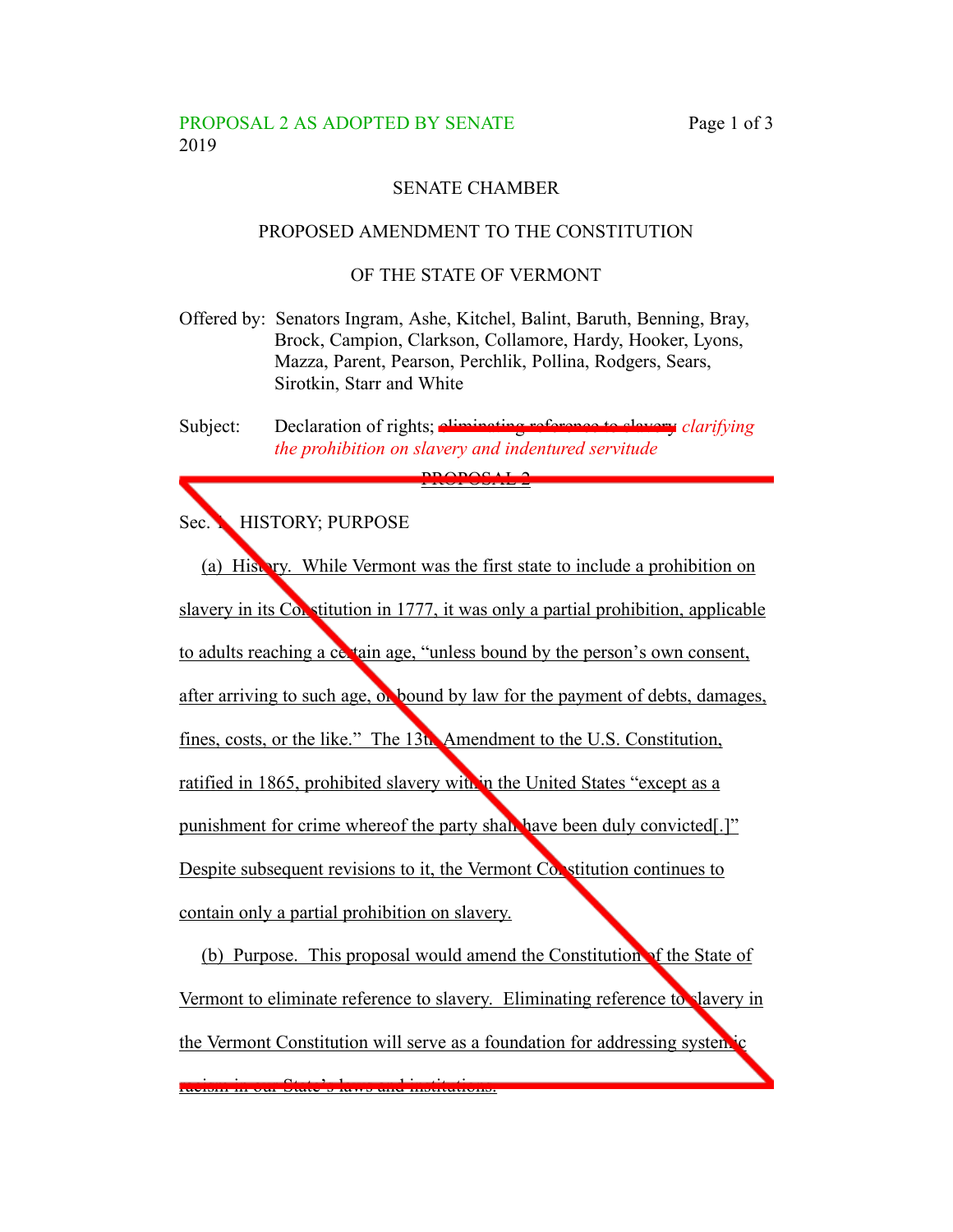Article 1. [All persons born free; their natural rights; slavery prohibited]

Sec. 2. Article 1 of Chapter I of the Vermont Constitution is amended to read:

That all persons are born equally free and independent, and have certain natural, inherent, and unalienable rights, amongst which are the enjoying and defending life and liberty, acquiring, possessing and protecting property, and pursuing and obtaining happiness and safety; therefore no person born in this country, or brought from over sea, ought to be holden by law, to serve any person as a servant, slave or apprentice, after arriving to the age of twenty-one years, unless bound by the person's own consent, after arriving to such age, or bound by law for the payment of debts, damages, fines, costs, or the like.

Sec. 3. EFFECTIVE DATE

The amendment set forth in Sec. 2 shall become a part of the Constitution of the State of Vermont on the first Tuesday after the first Monday of November 2022 when ratified and adopted by the people of this State in accordance with the provisions of 17 V.S. A. chapter 32.

#### *PROPOSAL 2*

*Sec. 1. PURPOSE*

*This proposal would amend the Constitution of the State of Vermont to clarify that slavery and indentured servitude in any form are prohibited.*

*Sec. 2. Article 1 of Chapter I of the Vermont Constitution is amended to read: Article 1. [All persons born free; their natural rights; slavery and indentured servitude prohibited]*

*That all persons are born equally free and independent, and have certain natural, inherent, and unalienable rights, amongst which are the enjoying and defending life and liberty, acquiring, possessing and protecting property, and pursuing and obtaining happiness and safety; therefore no person born in this*